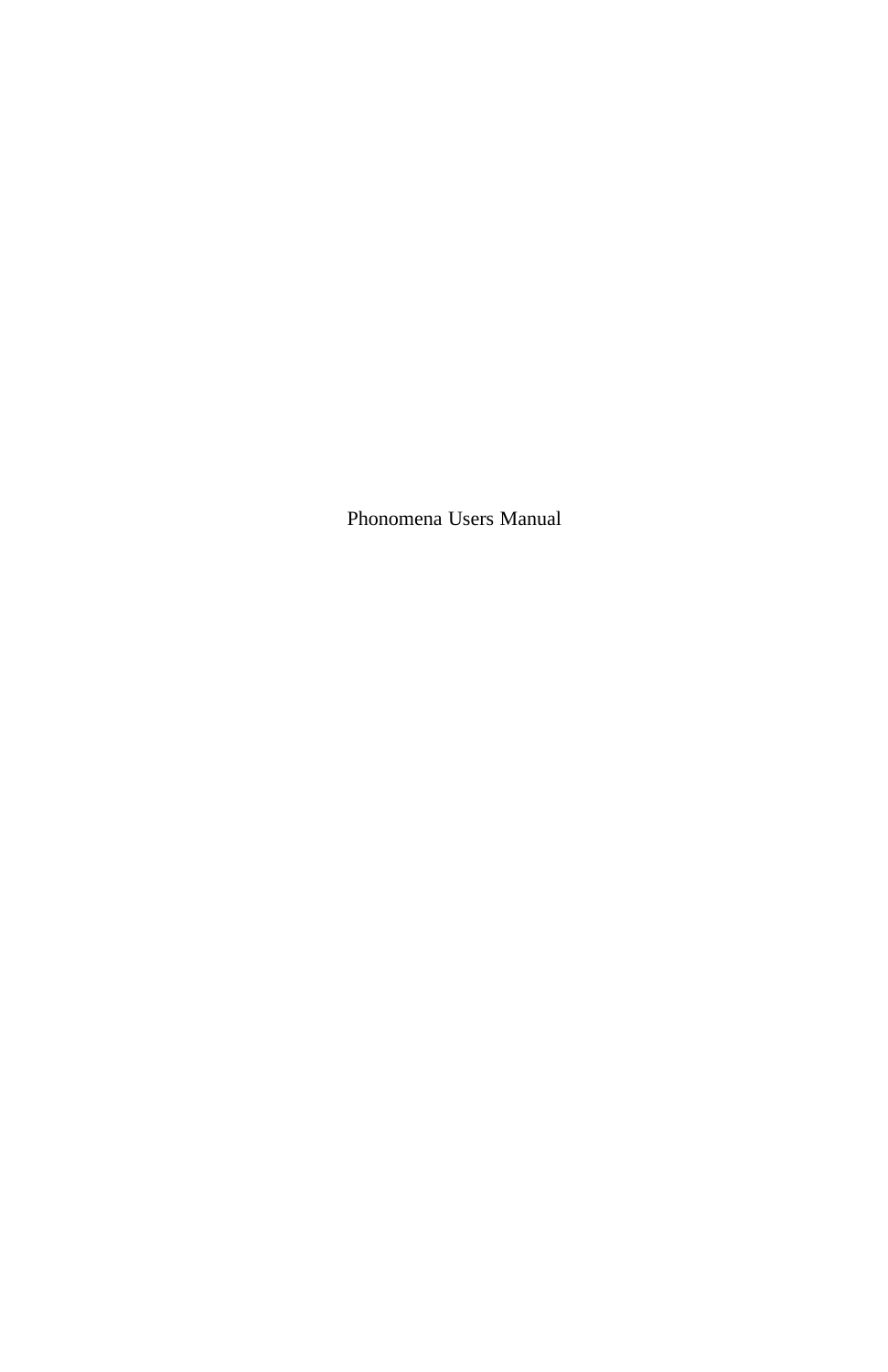# **TABLE OF CONTENTS**

| subject<br>section |                                          |   |  |  |  |
|--------------------|------------------------------------------|---|--|--|--|
|                    | 1.0 Introduction                         |   |  |  |  |
|                    | 2.0 Internal Configuration Settings<br>3 |   |  |  |  |
|                    | 2.1 Gain Settings                        | 4 |  |  |  |
|                    | 2.2 Input Loading                        | 5 |  |  |  |
|                    | 3.0 Power Supply Installation            | 6 |  |  |  |
| 4.0                | <b>Inputs and Output</b>                 | 7 |  |  |  |
|                    | 5.0 Warranty Information                 |   |  |  |  |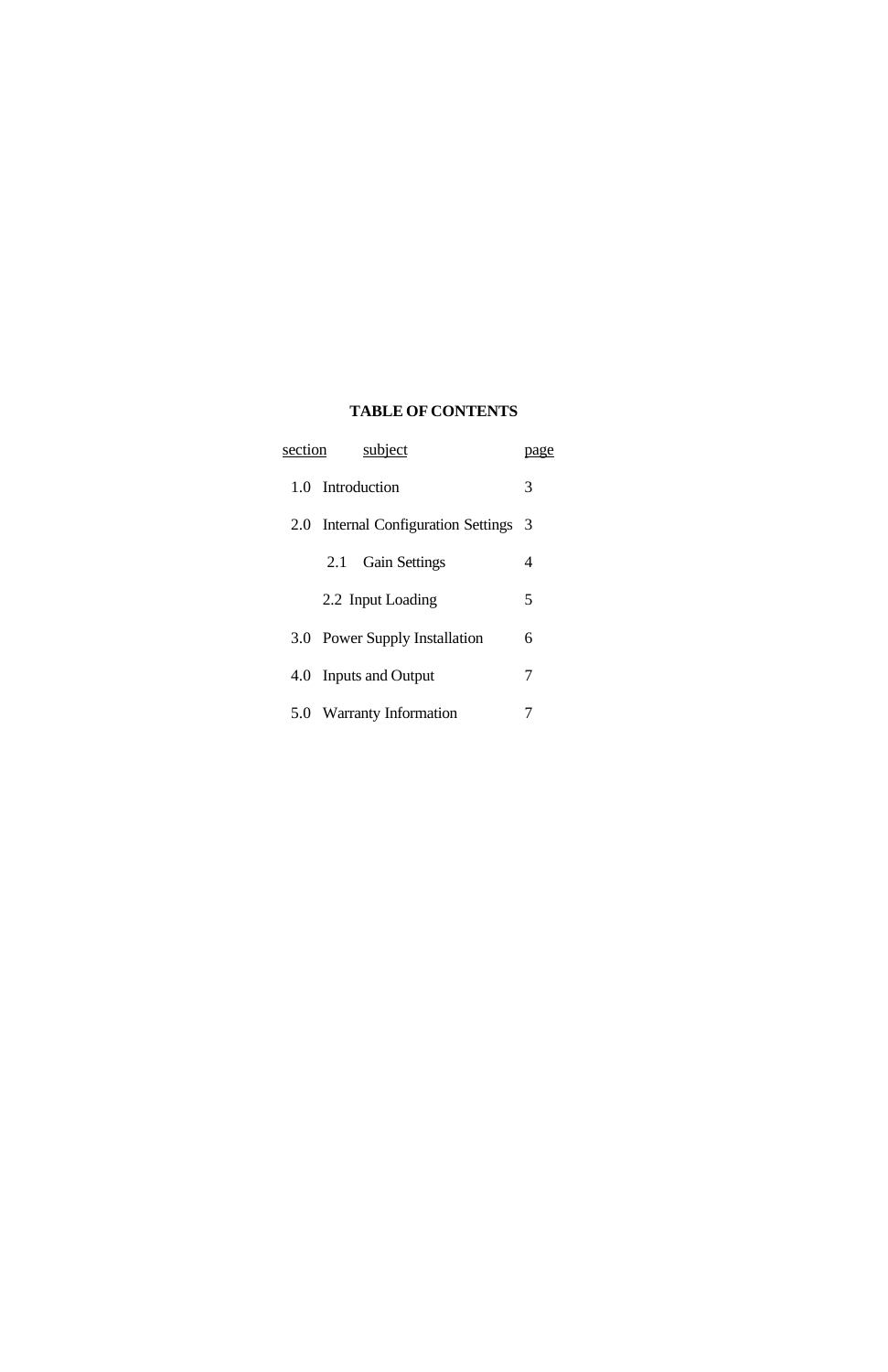#### **1.0 INTRODUCTION**

The Phonomena is a unit that amplifies either moving coil cartridge signals or moving magnet cartridge signals up to a nominal "line level". A line level control unit (preamp or line level unit) is still needed before the power amp since there is no volume control on the Phonomena. The Phonomena uses either a wall mount transformer for a power source or a Phonomena Battery Suppy.

The installation of the Phonomena involves the connection of the power source, and the setting of the two internally programmable functions for both channels; gain and input loading. And of course, the inputs and outputs must be connected.

## **2.0 INTERNAL CONFIGURATION SET-TINGS**

**Note: Always let the unit settle for 60 seconds after any configuration changes are made before listening. Always slowly raise the gain volume control after making any changes, this insures the unit is stable and will not damage your system if the configuration is not set correctly.**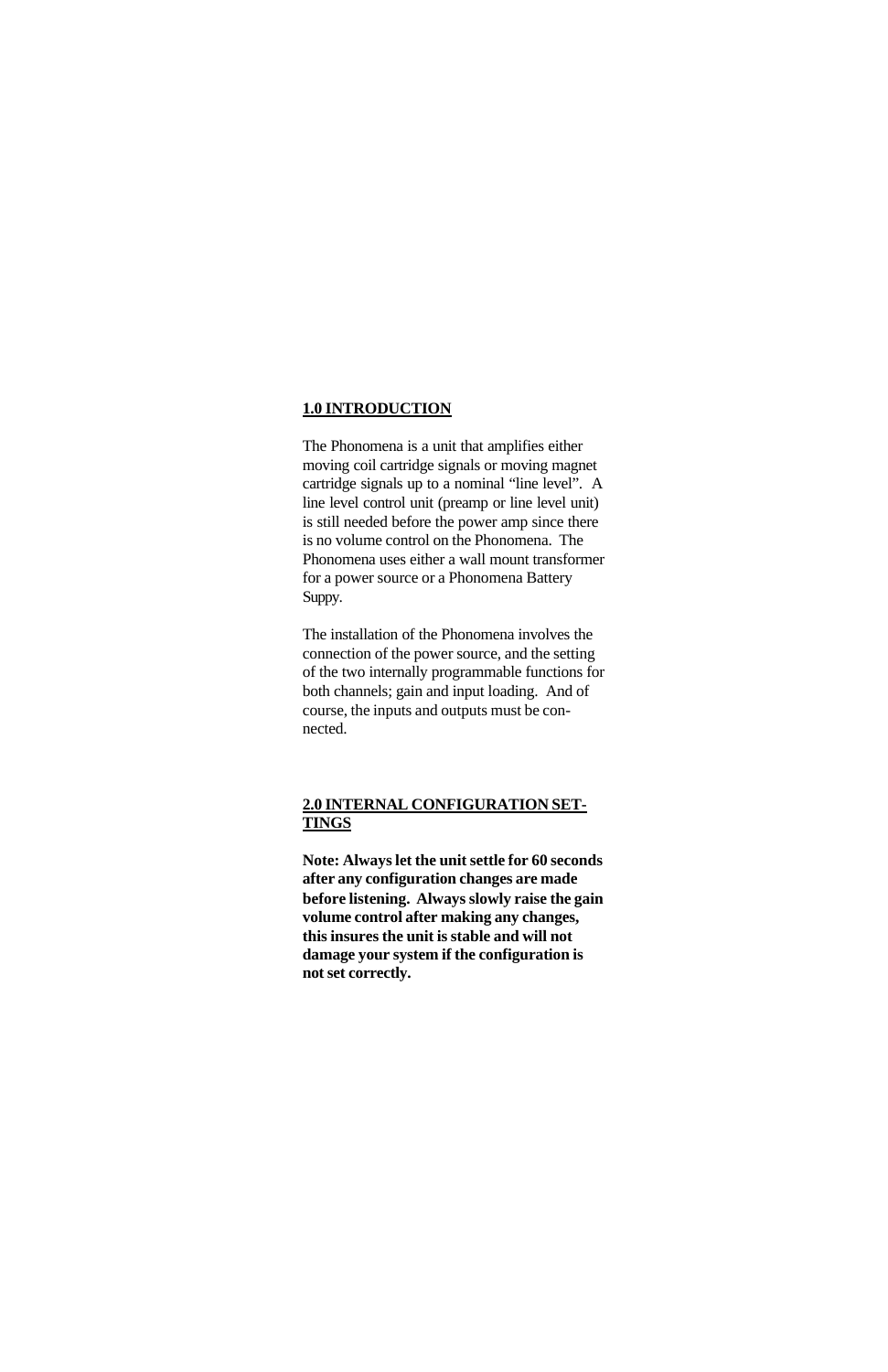## **2.1 GAIN SETTINGS**

To set the gain, there are two dip switches (S1, S3) to set, one for each channel. The switches have 4 positions and are located closer to the front panel. Lower gains (40dB) are intended for moving magnet cartridges or very high output moving coil cartridges. Higher gains are intended for use with low output moving coil cartridges (0.5 milliVolts or so).

### SWITCH NUMBER

| GAIN (DB) | $\overline{1}$ | 2   | <u>3</u>   | 4          |
|-----------|----------------|-----|------------|------------|
| 40        | OFF            | OFF | OFF        | OFF        |
| 43.5      | <b>OFF</b>     | OFF | OFF        | ON         |
| 46        | OFF            | OFF | ON         | OFF        |
| 48        | OFF            | OFF | ON         | ON         |
| 50        | OFF            | ON  | OFF        | OFF        |
| 51.5      | OFF            | ON  | OFF        | ON         |
| 52.7      | OFF            | ON  | ON         | <b>OFF</b> |
| 53.7      | OFF            | ON  | ON         | ON         |
| 55.6      | ON             | OFF | <b>OFF</b> | OFF        |
| 56.3      | ON             | OFF | <b>OFF</b> | ON         |
| 56.9      | ON             | OFF | ON         | <b>OFF</b> |
| 57.5      | ON             | OFF | ON         | ON         |
| 58.4      | ON             | ON  | <b>OFF</b> | OFF        |
| 58.9      | ON             | ON  | OFF        | ON         |
| 59.4      | ON             | ON  | ON         | OFF        |
| 59.9      | ON             | ON  | ON         | ON         |

- refer the cartridge manufacturer's data for gain and input loading, if no information exists use the information above as a starting point.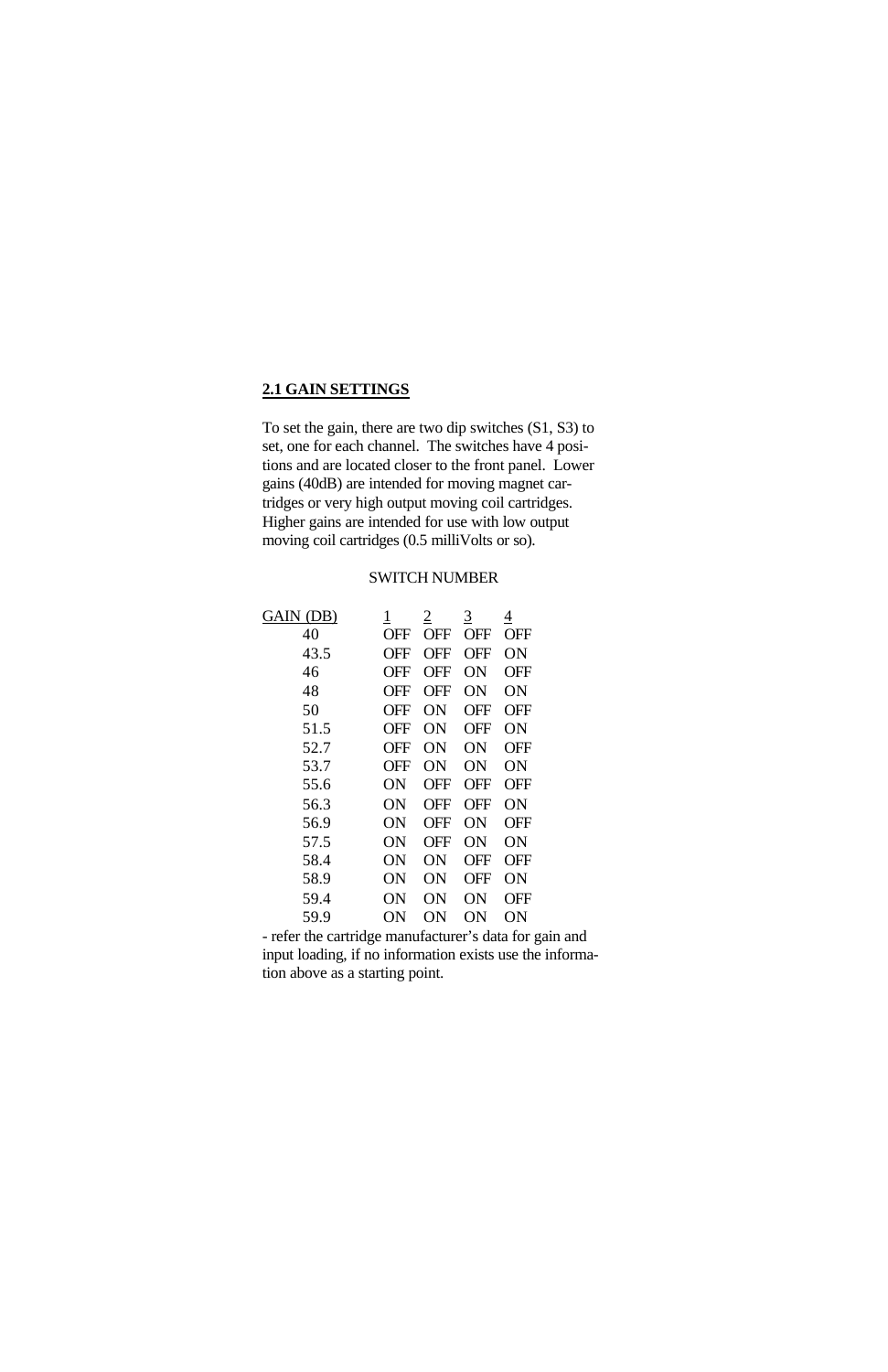## **INPUT LOADING**

To set the input loading, there are two 8 position switch packs (S2, S4) located close to the input/output terminals.

- see the input loading chart and select the closest input loading value to the manufacturer's recommended value. Set the switches accordingly. (Most moving magnet cartridges use approximately 50K Ohm and moving magnet cartridges use 1000 Ohms or less.)

- The capacitive load is swithable: switch 1 off – 200pF, switch 1 on – 300pF.

#### **INPUT LOADING CHART**

| <b>SWITCH NUMBER</b> |                |                |                |                |          |                          |                 |
|----------------------|----------------|----------------|----------------|----------------|----------|--------------------------|-----------------|
| Ohms                 | $\overline{2}$ | $\overline{3}$ | $\overline{4}$ | $\overline{5}$ | <u>6</u> | $\overline{\mathcal{I}}$ | $\underline{8}$ |
| 31                   | on             | on             | on             | on             | on       | off                      | off             |
| 32                   | on             | on             | on             | on             | off      | off                      | off             |
| 33                   | on             | on             | on             | off            | on       | off                      | off             |
| 34                   | on             | on             | on             | off            | off      | off                      | off             |
| 35                   | on             | on             | off            | on             | on       | on                       | off             |
| 36                   | on             | on             | off            | on             | off      | on                       | off             |
| 38                   | on             | on             | off            | off            | on       | on                       | off             |
| 40                   | on             | on             | off            | off            | off      | off                      | off             |
| 41                   | on             | off            | on             | on             | on       | on                       | off             |
| 43                   | on             | off            | on             | on             | off      | off                      | off             |
| 45                   | on             | off            | on             | off            | on       | off                      | off             |
| 48                   | on             | off            | on             | off            | off      | off                      | off             |
| 50                   | on             | off            | off            | on             | on       | off                      | off             |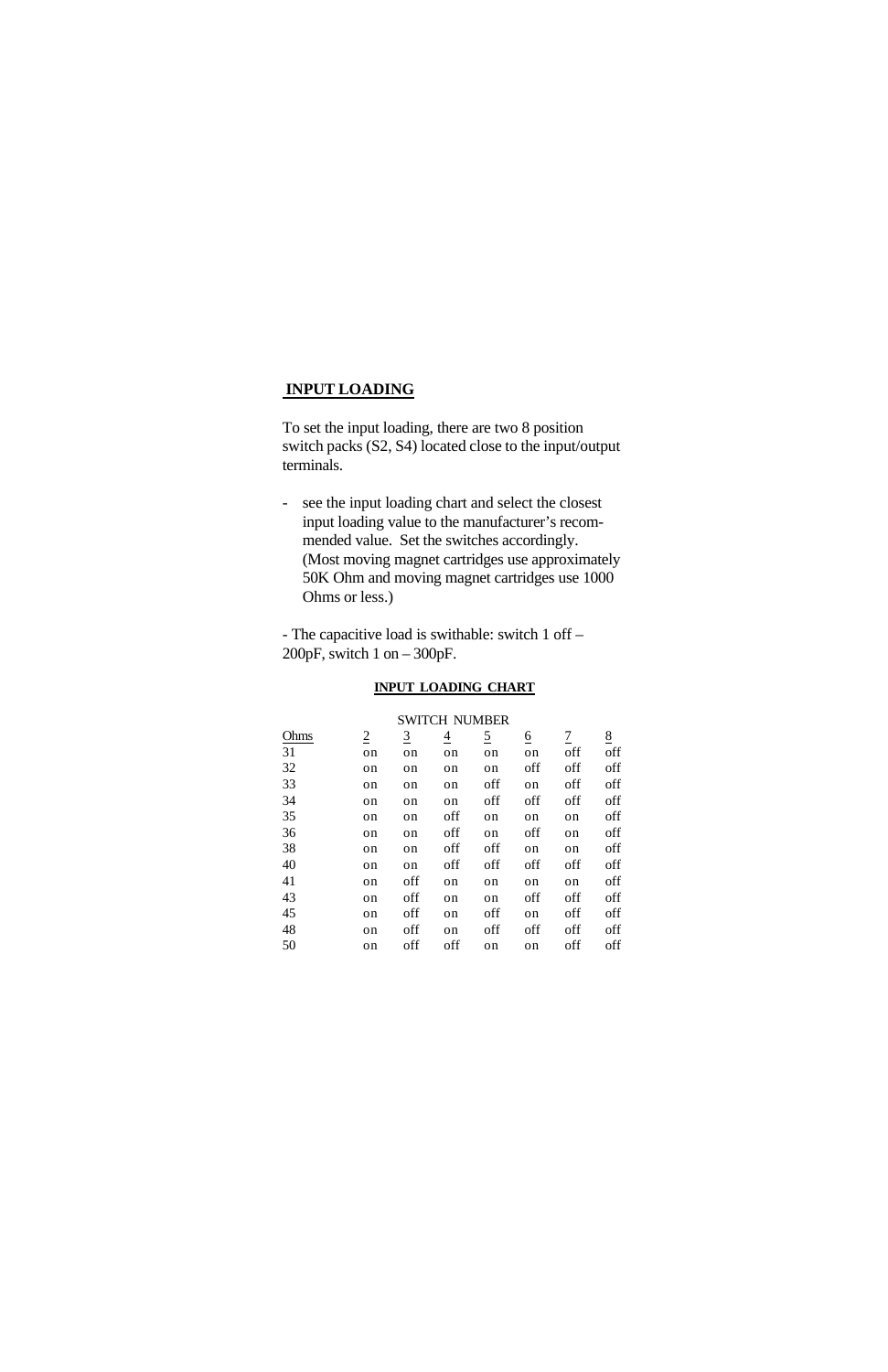| Ohms   | $\overline{2}$ | $\overline{3}$ | $\overline{4}$ | $\overline{2}$ | <u>6</u> | $\overline{1}$ | 8   |
|--------|----------------|----------------|----------------|----------------|----------|----------------|-----|
| 53     | on             | off            | off            | on             | off      | off            | off |
| 56     | on             | off            | off            | off            | on       | off            | off |
| 60     | on             | off            | off            | off            | off      | off            | off |
| 64     | off            | on             | on             | on             | on       | off            | off |
| 68     | off            | on             | on             | on             | off      | off            | off |
| 74     | off            | on             | on             | off            | on       | off            | off |
| 80     | off            | on             | on             | off            | off      | off            | off |
| 87     | off            | on             | off            | on             | on       | off            | off |
| 91     | off            | on             | off            | on             | off      | on             | off |
| 96     | off            | on             | off            | on             | off      | off            | off |
| 101    | off            | on             | off            | off            | on       | on             | off |
| 107    | off            | on             | off            | off            | on       | off            | off |
| 113    | off            | on             | off            | off            | off      | on             | off |
| 120    | off            | on             | off            | off            | off      | off            | off |
| 129    | off            | off            | on             | on             | on       | on             | off |
| 137    | off            | off            | on             | on             | on       | off            | off |
| 148    | off            | off            | on             | on             | off      | on             | off |
| 160    | off            | off            | on             | on             | off      | off            | off |
| 176    | off            | off            | on             | off            | on       | on             | off |
| 193    | off            | off            | on             | off            | on       | off            | off |
| 214    | off            | off            | on             | off            | off      | on             | off |
| 240    | off            | off            | on             | off            | off      | off            | off |
| 279    | off            | off            | off            | on             | on       | on             | off |
| 322    | off            | off            | off            | on             | on       | off            | on  |
| 384    | off            | off            | off            | on             | off      | on             | on  |
| 480    | off            | off            | off            | on             | off      | off            | off |
| 658    | off            | off            | off            | off            | on       | on             | on  |
| 1000   | off            | off            | off            | off            | on       | off            | off |
| 2000   | off            | off            | off            | off            | off      | on             | off |
| 50,000 | off            | off            | off            | off            | off      | off            | on  |
| 100,00 | off            | off            | off            | off            | off      | off            | off |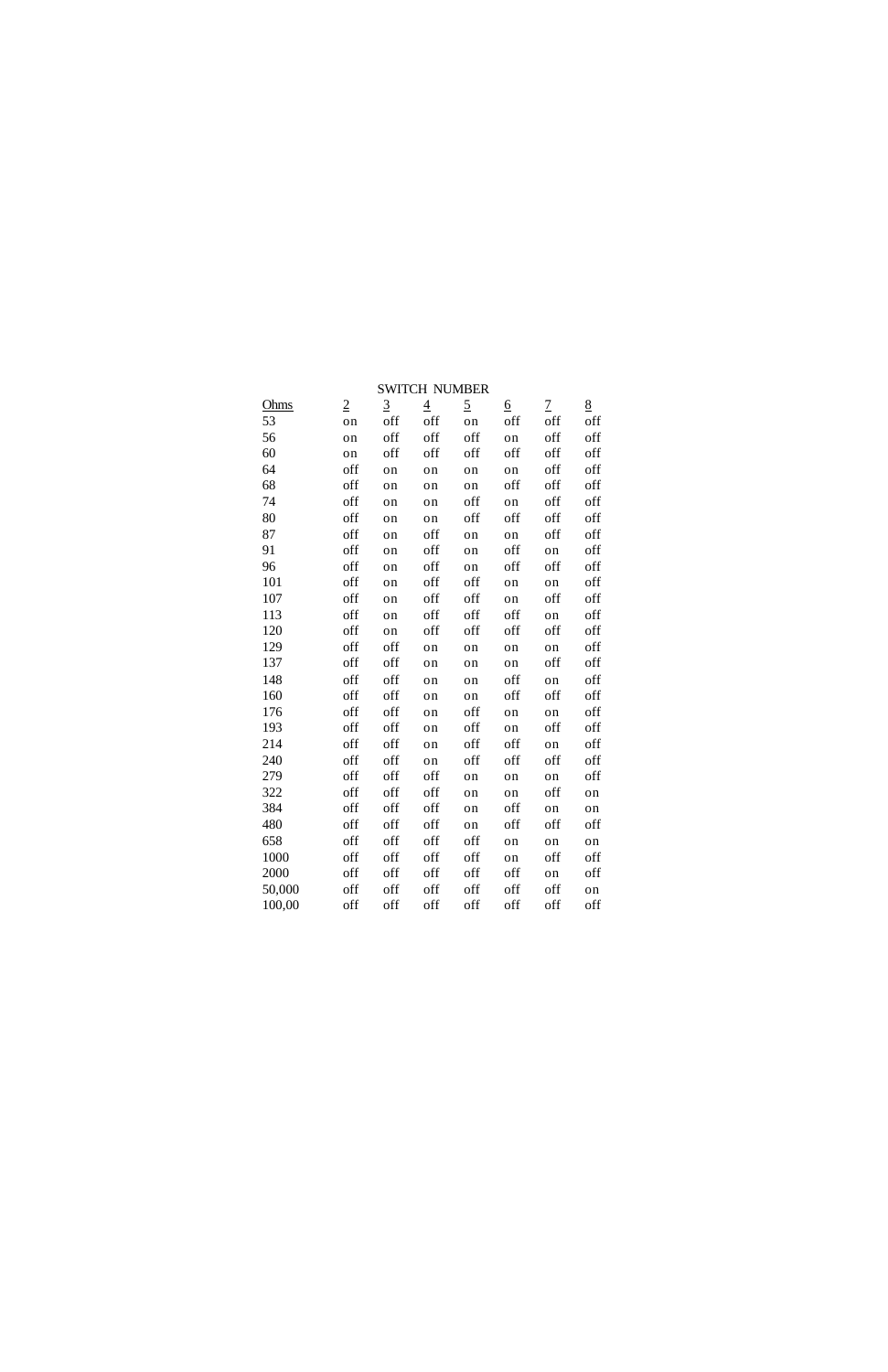## **3.0 POWER SUPPLY INSTALLATION**

The unit is either powered by the Phonomena Battery Power Supply or a Wall Mount Transfomer.

The Phonomena is intended to be left with the power **ON** when not in use. Most high fidelity equipment needs to "warm up" to sound the best, one hour is a minimum for the Phonomena. The unit does not need to be powered off during reconfiguration, however, be careful not to short out any of the electronics when the cover is off. There are no high voltages inside the unit (30 volt maximum differential).

#### INSTALLATION:

- hook up the Phonomena Battery Power Supply or Wall Mount Transformer to the "Power" connector. - Plug the remote power supply or Wall Mount Transformer to the wall circuit.

- Verify that the power LED on the Phonomena lights.

## **4.0 INPUTS AND OUTPUTS**

- connect inputs to the turntable and the relative outputs to a line level input to the preamp or line level control unit in your system.

- connect the ground lead from the turntable to the ground lug on the Phonomena.